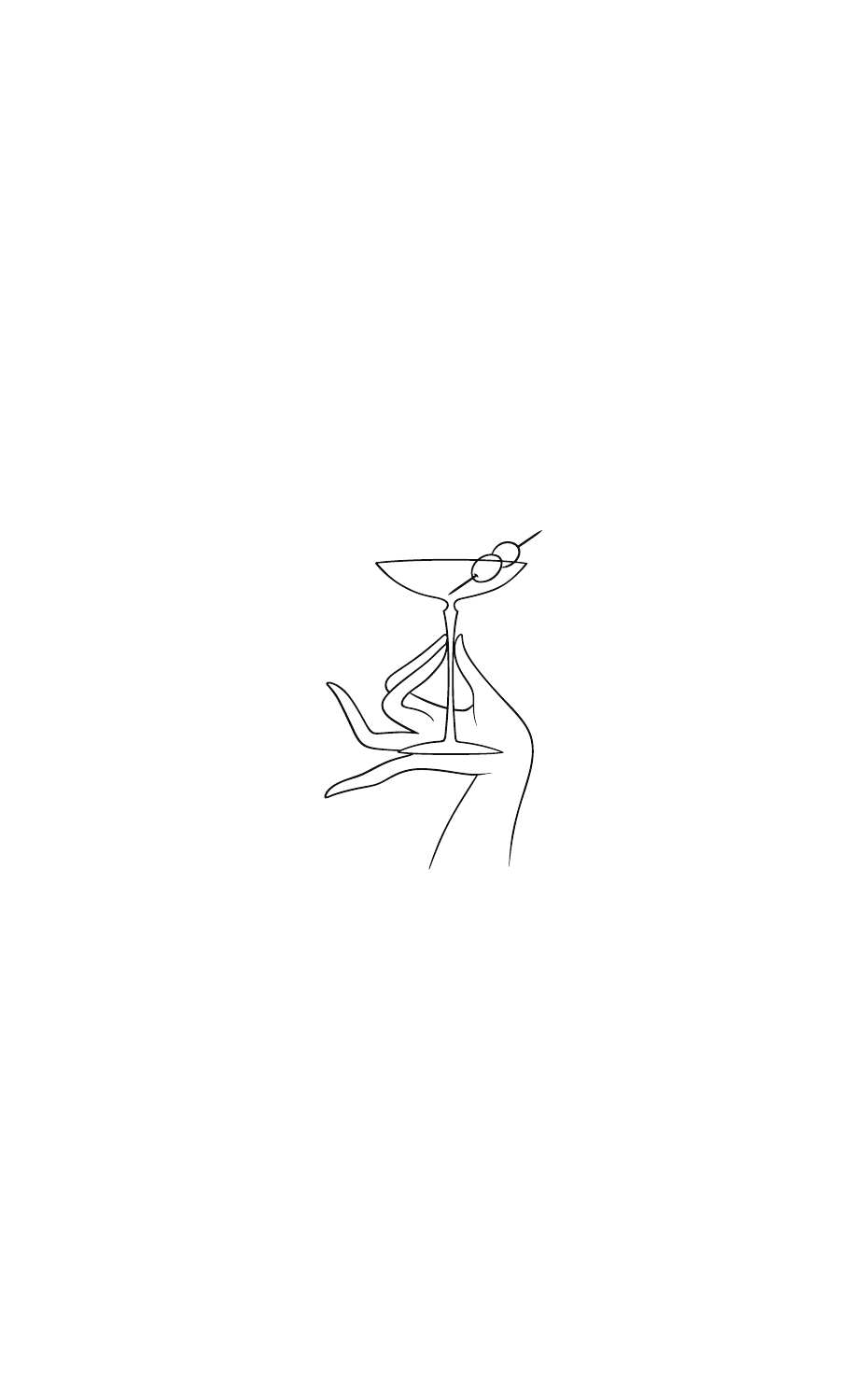### **COCKTAILS**

# **Classic**

| <b>Classic Martini</b><br>Gin or Vodka, Maidenii Dry Vermouth             | 22 |
|---------------------------------------------------------------------------|----|
| <b>Maybe Margarita</b><br>Tequila, Marionette Orange, Lime, Saline        | 22 |
| Cosmopolitan<br>Vodka, Marionette Orange, Cranberry, Lime                 | 22 |
| <b>Melbourne Negroni</b><br>Gin, Campari, Maidenii Sweet Vermouth         | 24 |
| <b>New York Penicillin</b><br>Whisky, Ginger, Honey, Lemon                | 24 |
| <b>The English Orchard</b><br>White Rum, Apple, Lime, Honey, Cinnamon     | 24 |
| <b>Ada's Affection</b><br>Marionette Mure, Chocolate, Mr Black, Cold Drip | 24 |
| <b>Hanky Panky</b><br>Gin, Sweet Vermouth, Fernet Branca                  | 24 |
| Campfire<br>Whisky, Milk, Chocolate                                       | 20 |
| <b>Low Alcohol</b>                                                        |    |
| Amalfi Spritz-Low Alcohol                                                 | 16 |

Lyre's Italian Spritz, Prosecco, Soda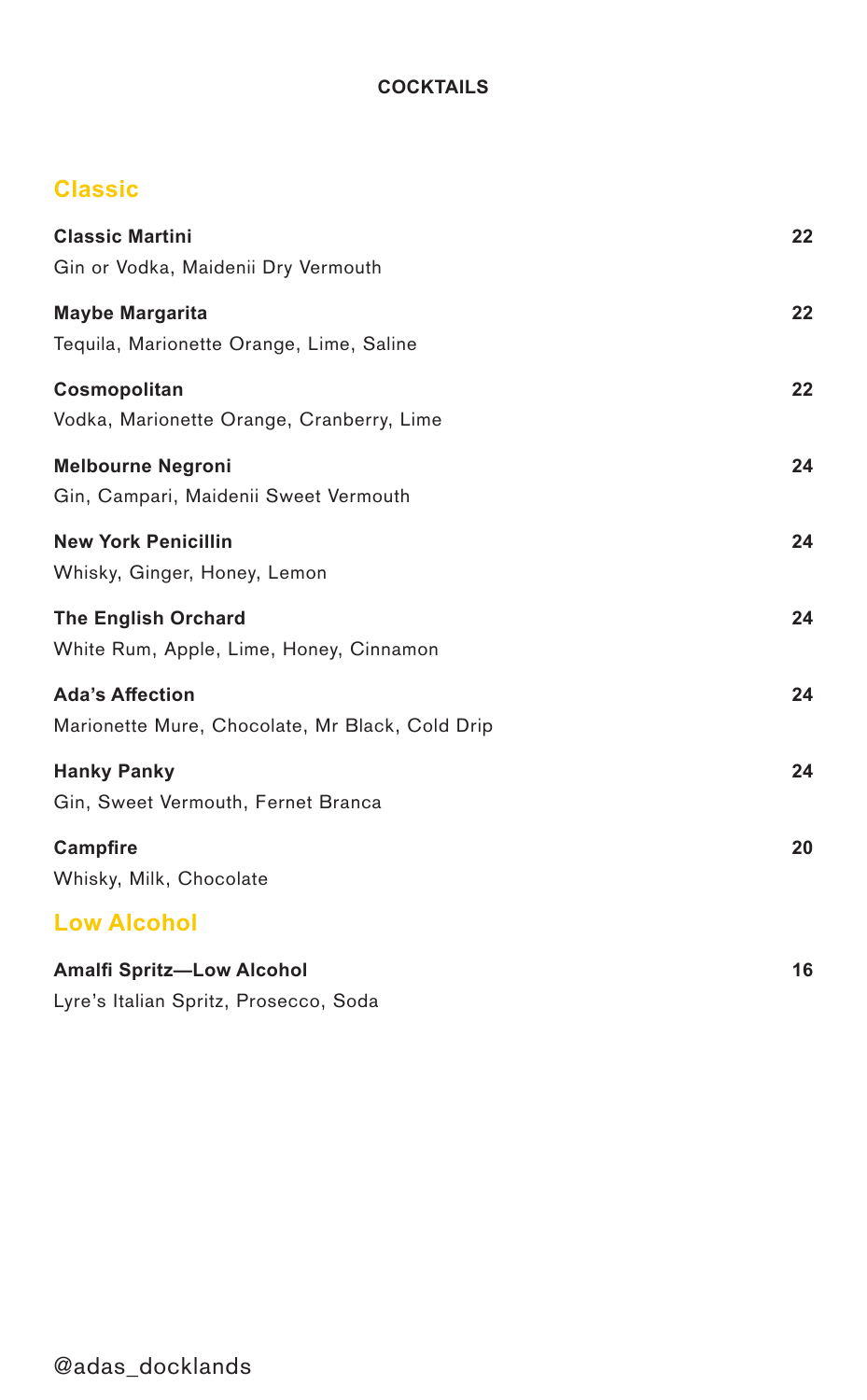#### **BEER**

|   | ٠ |    |    |  |
|---|---|----|----|--|
| ▀ |   |    |    |  |
|   |   | ٠. | __ |  |

| <b>Urban Alley Urban Lager</b><br>Victoria       | 12 |
|--------------------------------------------------|----|
| <b>Crown Lager</b><br>Victoria                   | 12 |
| <b>Grand Ridge Golden Ale</b><br>Victoria        | 12 |
| <b>Bridge Road Robust Porter</b><br>Victoria     | 14 |
| <b>Grand Ridge Almighty Light</b><br>Victoria    | 9  |
| <b>Prickly Moses Otway Light</b><br>Victoria     | 9  |
| <b>Holgate Love All Alcohol Free</b><br>Victoria | 8  |
| <b>Twisted Sister Apple Cider</b><br>Victoria    | 12 |
| <b>Twisted Sister Pear Cider</b><br>Victoria     | 12 |
| <b>International</b>                             |    |
| <b>Asahi Super Dry</b><br>Japan                  | 12 |
| Corona<br>Mexico                                 | 12 |
| Peroni Nastro Azzurro<br>Italy                   | 12 |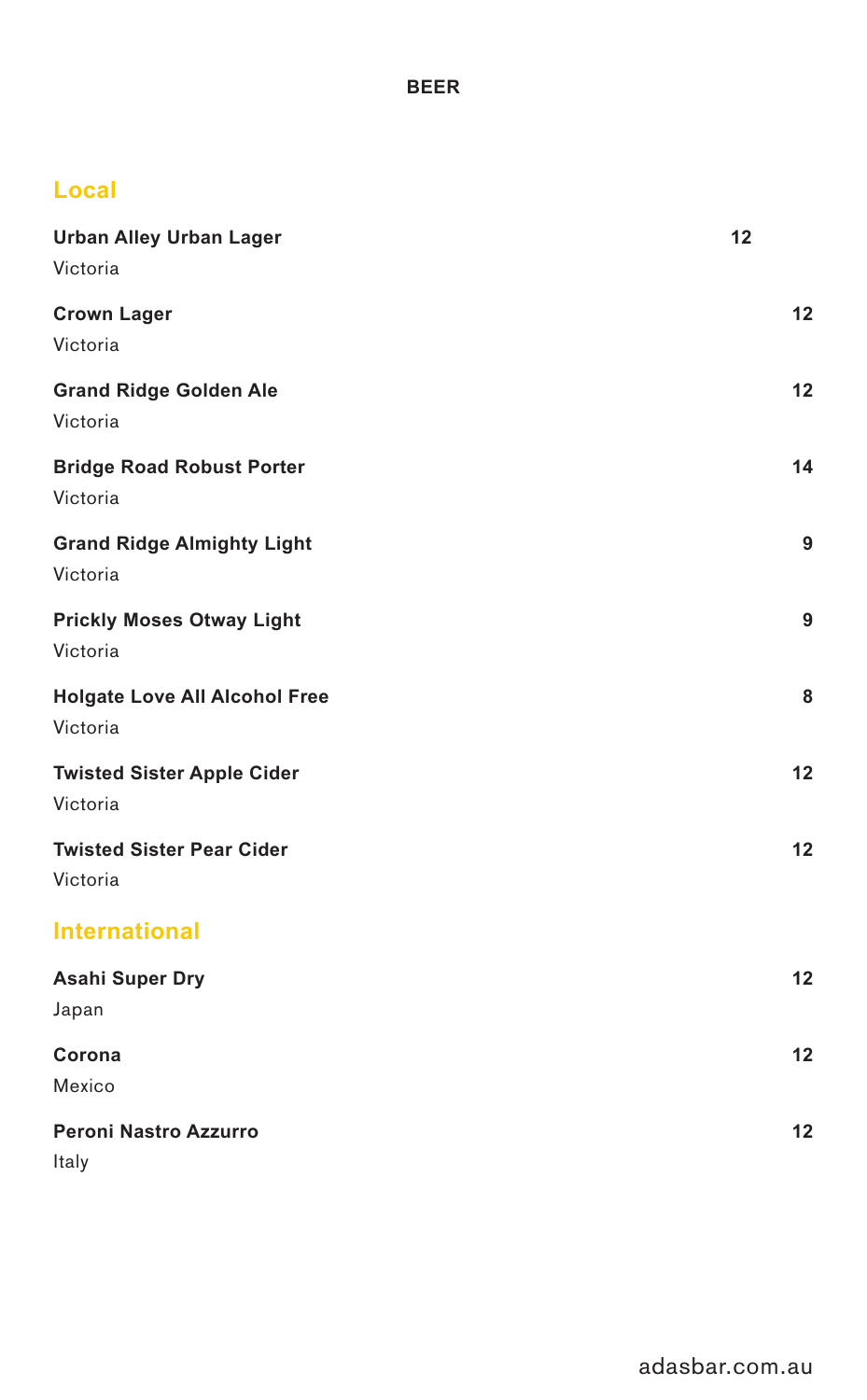### **NON-ALCOHOLIC**

## **Non Alcholic Cocktails**

| Nogroni                               |                                                                |       | 16     |
|---------------------------------------|----------------------------------------------------------------|-------|--------|
|                                       | Seedlip Spice 94, Lyre's Italian Orange, Lyre's Aperitif Rosso |       |        |
| <b>Espresso Martino</b>               | Seedlip Spice 94, Lyre's Coffee Originale, Cold Drip           |       | 16     |
| <b>Wine</b>                           |                                                                |       |        |
|                                       | NON 1 Salted Raspberry & Chamomile                             |       | 55     |
| Victoria                              | 750ml                                                          |       |        |
| Victoria                              | <b>NON 3 Toasted Cinnamon &amp; Yuzu</b><br>750ml              |       | 55     |
| <b>NON 6 Tomato Water &amp; Basil</b> |                                                                |       | 55     |
| Victoria                              | 750ml                                                          |       |        |
| <b>Spirits</b>                        |                                                                |       |        |
| Lyre's Italian Orange<br>Victoria     |                                                                |       | 9      |
| Lyre's Rosso Vermouth<br>Victoria     |                                                                |       | 9      |
| Seedlip Garden 108<br>England         |                                                                |       | 9      |
| <b>Seedlip Grove 42</b><br>England    |                                                                |       | 9      |
| <b>Seedlip Spice 94</b><br>England    |                                                                |       | 9      |
| <b>Soft Drinks</b>                    |                                                                |       |        |
| <b>Schweppes Signature Tonic</b>      | Pepsi / Pepsi Max / Lemonade / Solo                            |       | 6<br>6 |
| <b>Spring Valley Juices</b>           |                                                                |       | 6      |
| <b>Voss Sparkling Mineral Water</b>   |                                                                | 800ml | 10     |
| <b>Voss Still Mineral Water</b>       |                                                                | 800ml | 10     |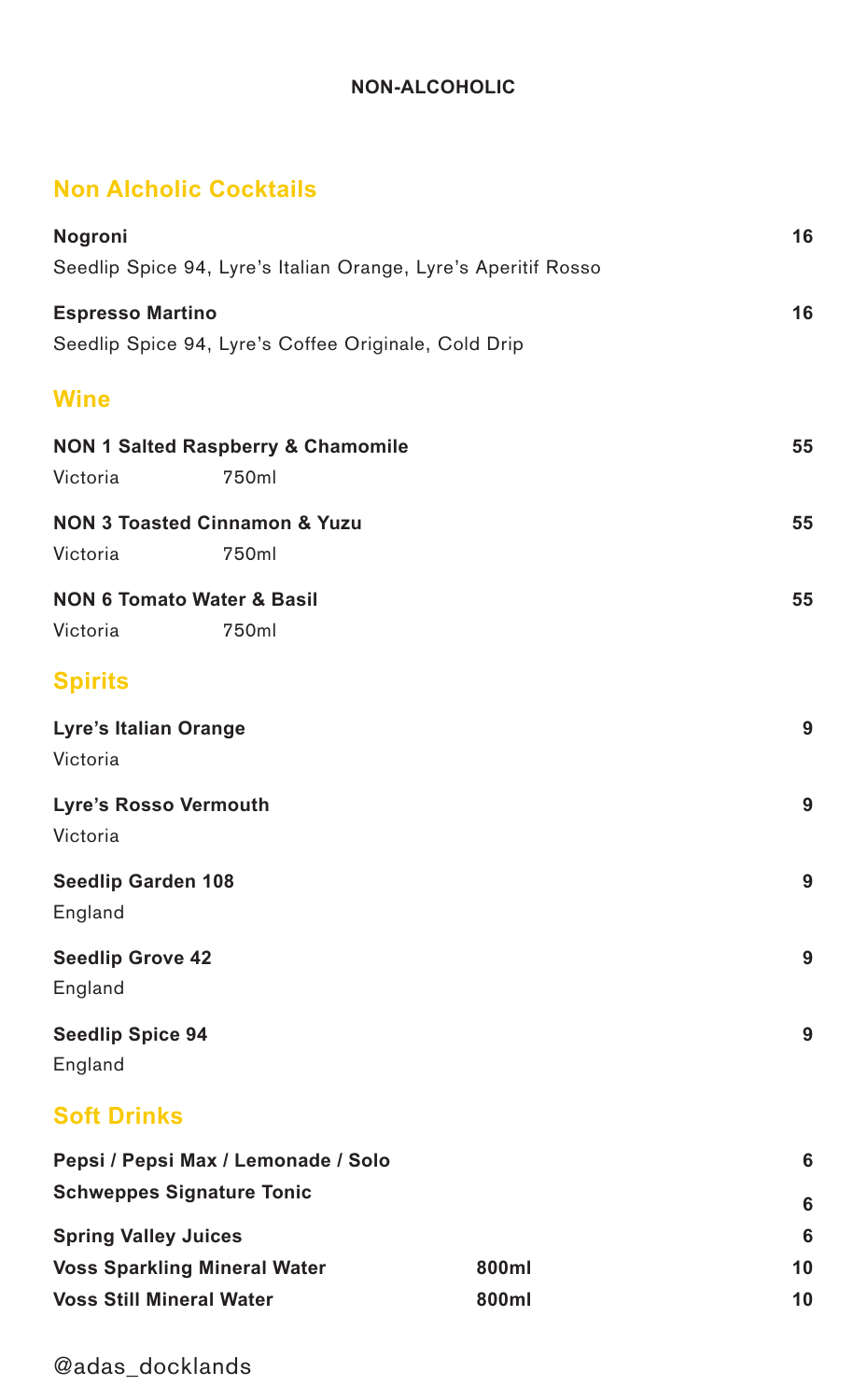#### **WINE**

|           | <b>Sparkling / Champagne</b>                                     | <b>Glass/Bottle</b> |
|-----------|------------------------------------------------------------------|---------------------|
| <b>NV</b> | <b>Coombe Farm Brut</b><br>Yarra Valley, Victoria                | 13/60               |
| <b>NV</b> | Dal Zotto 'Pucino' Prosecco<br>King Valley, Victoria             | 12/55               |
| <b>NV</b> | Louis Roederer 'Brut Premier'<br>Champagne, France               | 26/135              |
| <b>NV</b> | Duval-Leroy 'Brut Reserve'<br>Champagne, France                  | $-1150$             |
| White     |                                                                  |                     |
| 2018      | Kilikanoon 'Mort's Block' Watervale Riesling<br>Clare Valley, SA | 13/60               |
| 2019      | Simão and Co Sauvignon Blanc<br>King Valley, Victoria            | 12/55               |
| 2019      | Alois Lageder Pinot Grigio<br>Alto Adige, Italy                  | 17/85               |
| 2019      | <b>Paul Blanck Pinot Gris</b><br>Alsace, France                  | 15/70               |
| 2020      | In Dreams Chardonnay<br>Yarra Valley, Victoria                   | 13/60               |
| 2019      | <b>Nautilus Chardonnay</b><br>Marlborough, NZ                    | 17/85               |
| 2020      | Domäne Wachau Grüner Veltliner<br>Wachau, Austria                | $-165$              |
| 2020      | Pichot Coteau de la Biche Vouvray<br>Loire Valley, France        | $-175$              |
| 2019      | <b>Christian Salmon Sancerre</b><br>Loire Valley, France         | $-195$              |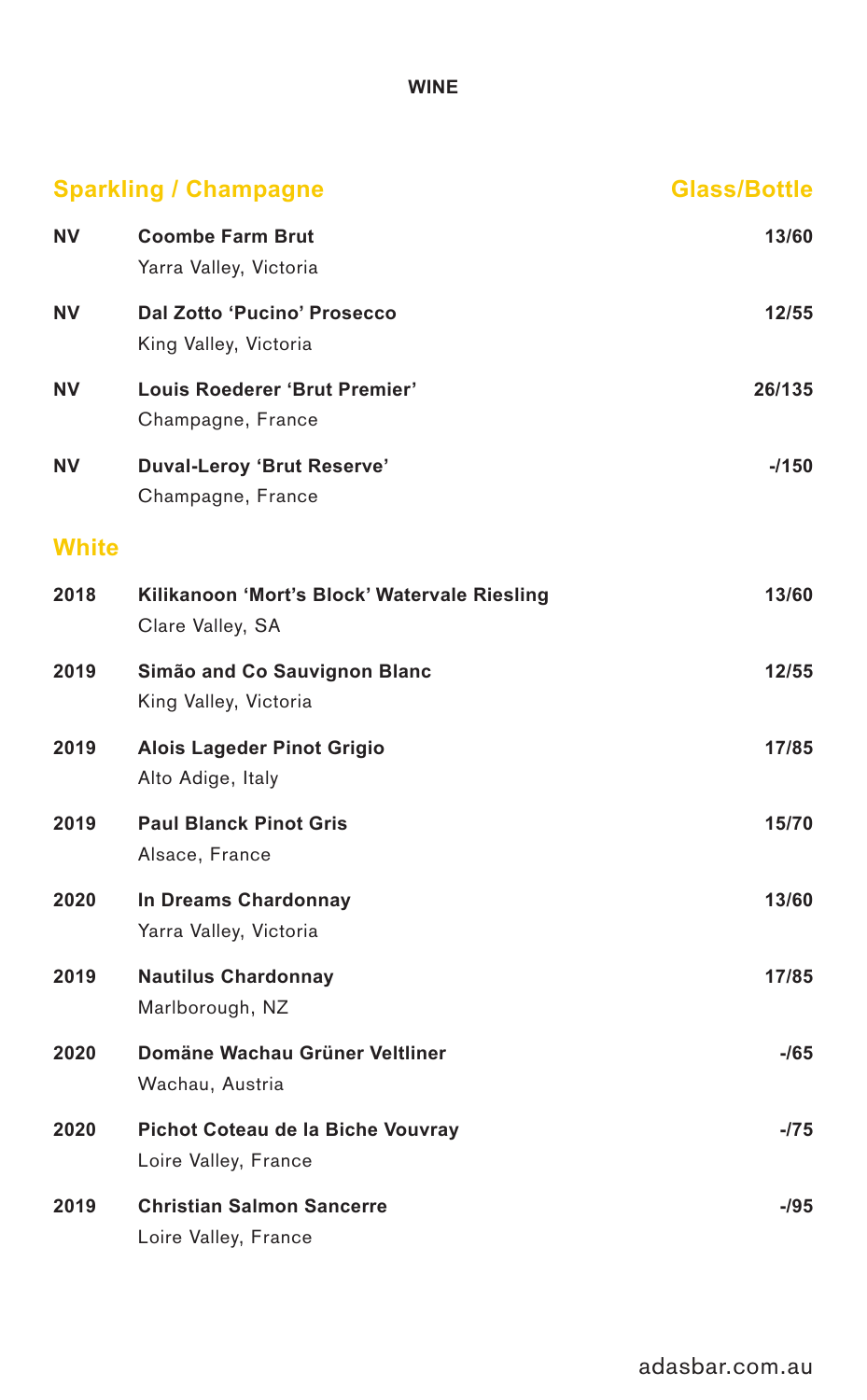#### **WINE**

## **Rosé**

| 2020       | <b>TarraWarra</b><br>Yarra Valley, Victoria                                   | 13/60   |
|------------|-------------------------------------------------------------------------------|---------|
| <b>Red</b> |                                                                               |         |
| 2020       | Giant Steps 'Yarra Valley' Pinot Noir<br>Yarra Valley, Victoria               | 16/75   |
| 2019       | Il Modo Rosso Pinot Nebbiolo<br>Regional, Victoria                            | 13/60   |
| 2018       | <b>Sutton Grange 'Fairbank' Cabernet Merlot</b><br>Central Victoria, Victoria | 14/65   |
| 2018       | <b>Jed Malbec</b><br>Mendoza, Argentina                                       | 12/55   |
| 2020       | <b>Oliver's Taranga Grenache</b><br>McLaren Vale, SA                          | 16/75   |
| 2018       | <b>Elderton 'Estate' Shiraz</b><br>Barossa Valley, SA                         | 17/80   |
| 2020       | Stefano Lubiana 'Primavera' Pinot Noir<br>Derwent Valley, Tasmania            | $-195$  |
| 2015       | <b>Fighting Gully Road Tempranillo</b><br>Beechworth, Victoria                | -/70    |
| 2018       | <b>Camporsino 'Chianti' Sangiovese</b><br>Tuscany, Italy                      | $-155$  |
| 2009       | <b>Crawford River Cabernet Sauvignon</b><br>Henty, Victoria                   | $-1155$ |
| 2019       | Reed 'Knife Edge' Shiraz<br>Great Western, Victoria                           | $-170$  |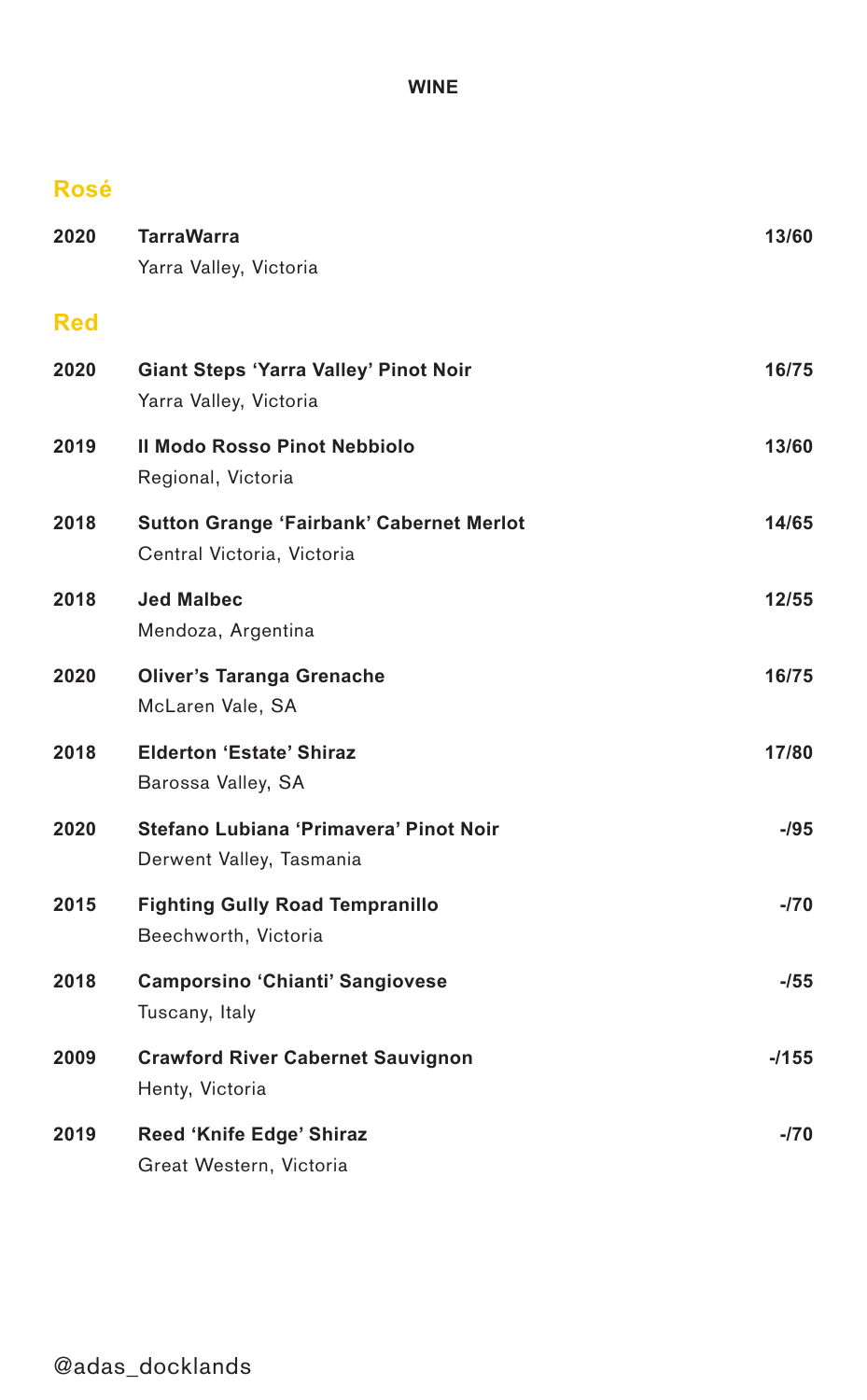#### **WINE**

## **Sweet**

| 2020             | <b>Frogmore Creek 'Iced' Riesling</b><br>Coal River Valley, Tasmania | 15      |
|------------------|----------------------------------------------------------------------|---------|
| <b>Fortified</b> |                                                                      |         |
| <b>NV</b>        | <b>Campbells Rutherglen Topaque</b><br>Rutherglen, Victoria          | 10      |
| <b>NV</b>        | <b>Campbells Rutherglen Muscat</b><br>Rutherglen, Victoria           | 10      |
| <b>NV</b>        | <b>Ramos Pinto Tawny Port</b><br>Oporto, Portugal                    | $12 \,$ |
| <b>NV</b>        | Emilio Lustau Rare Amontillado 'Escuadrilla'<br>Jerez, Spain         | 15      |
| <b>NV</b>        | Valdespino Pedro Ximénez<br>Jerez, Spain                             | 12      |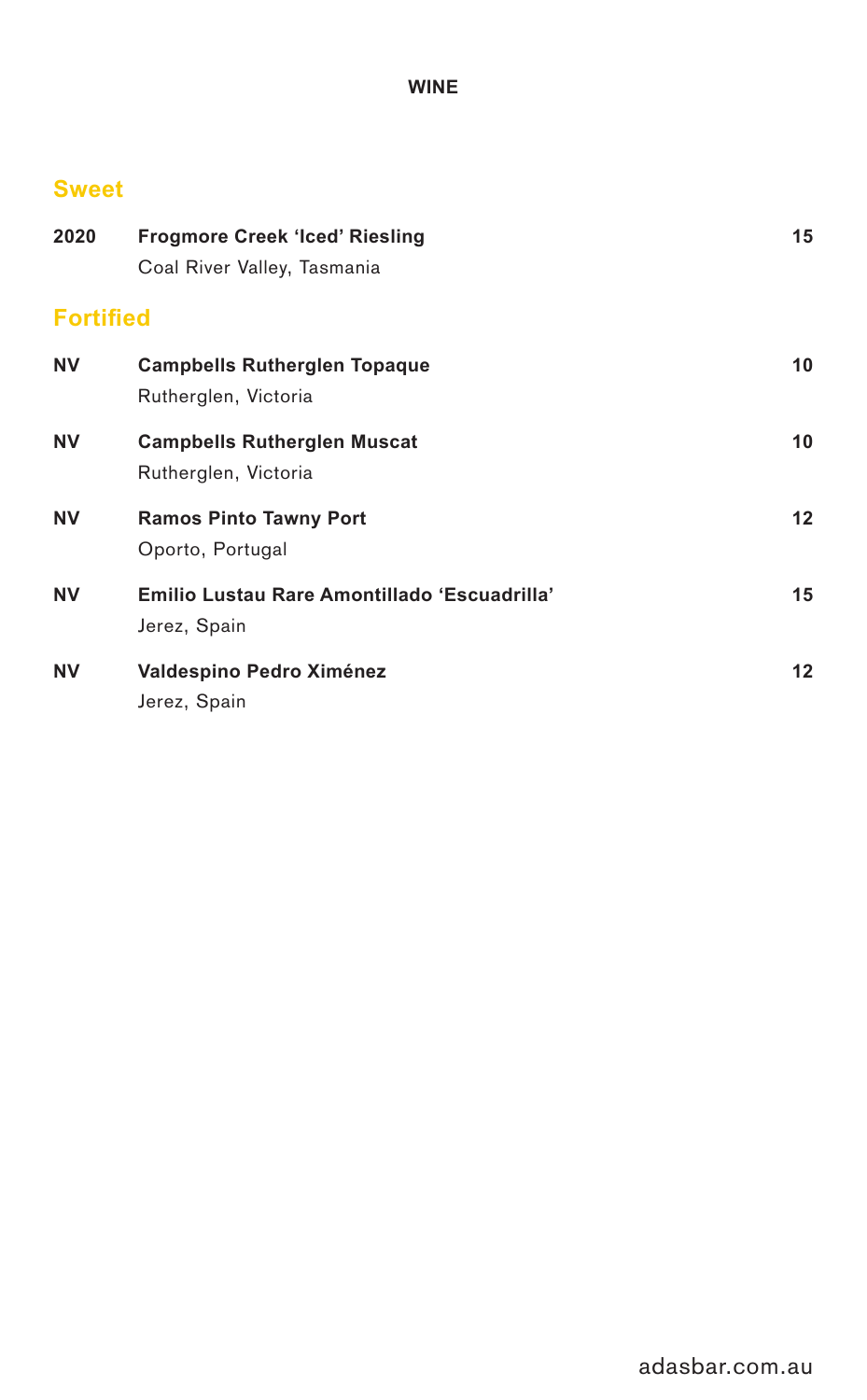| PU.                               |       |  |
|-----------------------------------|-------|--|
| <b>Contract Contract Contract</b> | _____ |  |

| <b>Absolut</b><br>Sweden                                                | 11 |
|-------------------------------------------------------------------------|----|
| <b>Absolut Elyx</b><br>Sweden                                           | 14 |
| 666 Pure Tasmanian<br>Tasmania                                          | 14 |
| <b>Belvedere Pure</b><br>Poland                                         | 14 |
| <b>Grey Goose</b><br>France                                             | 18 |
| Gin                                                                     |    |
| <b>Beefeater</b><br>England                                             | 11 |
| <b>Beefeater 24</b><br>England                                          | 15 |
| Plymouth<br>England                                                     | 15 |
| <b>Four Pillars Rare Dry</b><br>Yarra Valley, Victoria                  | 15 |
| <b>Four Pillars Bloody Shiraz</b><br>Yarra Valley, Victoria             | 18 |
| <b>Four Pillars Spiced Negroni</b><br>Yarra Valley, Victoria            | 18 |
| Little Lon Distilling Co Little Miss Yoko Lychee<br>Melbourne, Victoria | 18 |
| <b>That Spirited Lot Island Flower</b><br>Seaford, Victoria             | 19 |
| <b>That Spirited Lot Hawker Market</b><br>Seaford, Victoria             | 19 |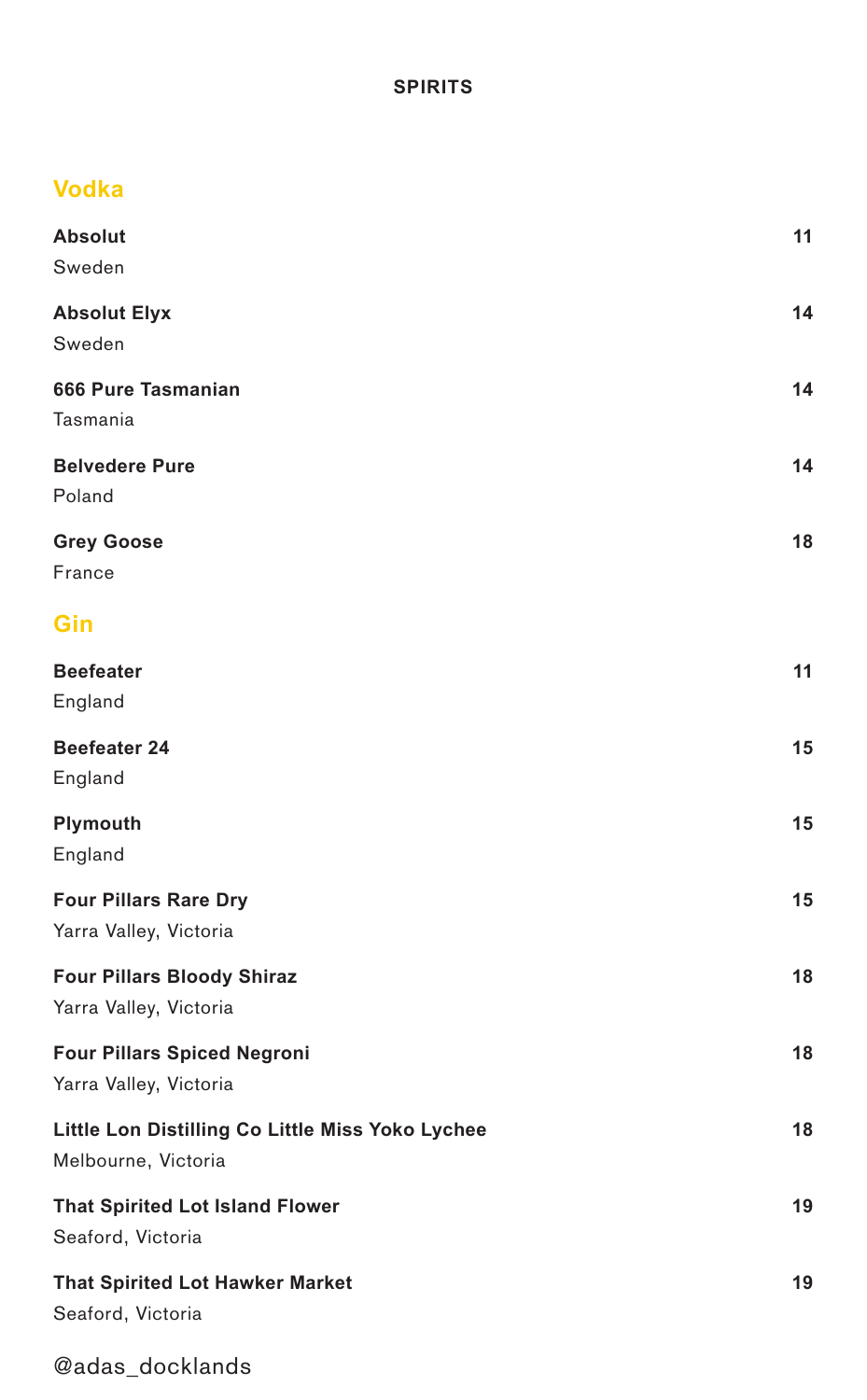| Husk Distillers Ink Sloe & Berry<br>New South Wales      | 14 |
|----------------------------------------------------------|----|
| <b>Plymouth Sloe</b><br>England                          | 18 |
| <b>Tequila</b>                                           |    |
| <b>Altos Plata</b><br>Mexico                             | 12 |
| <b>Altos Reposado</b><br>Mexico                          | 15 |
| <b>Rum</b>                                               |    |
| Flor de Cana 4yo White<br>Nicaragua                      | 11 |
| Flor de Cana 7yo<br>Nicaragua                            | 15 |
| JimmyRum Silver<br>Mornington Peninsula, Victoria        | 15 |
| JimmyRum Oaked                                           | 20 |
| Mornington Peninsula, Victoria                           |    |
| <b>Husk Distillers Spiced Bam Bam</b><br>New South Wales | 15 |
| <b>Whisky / Whiskey</b>                                  |    |
| <b>Gospel Straight Rye</b><br>Brunswick, Victoria        | 18 |
| <b>Gospel Solera Rye</b><br>Brunswick, Victoria          | 16 |
| <b>Starward Nova</b><br>Melbourne, Victoria              | 18 |
| <b>Hellyers Road Pinot Noir Finish</b><br>Tasmania       | 20 |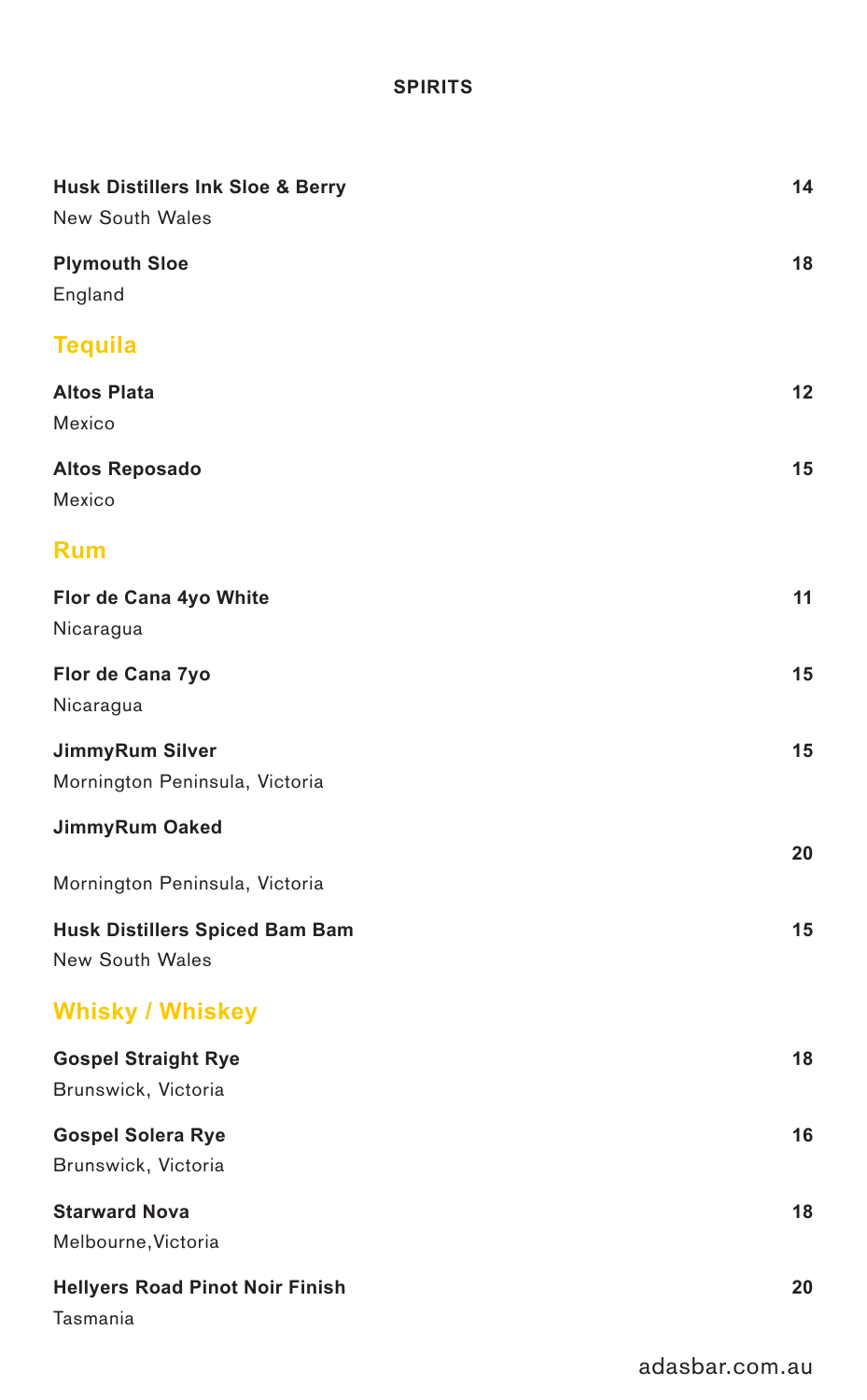| <b>Ballantines</b><br>Scotland                   | 11 |
|--------------------------------------------------|----|
| Chivas Regal 12yo<br>Scotland                    | 12 |
| <b>Highland Park 12yo</b><br>Orkney, Scotland    | 18 |
| Glenlivet 12yo<br>Speyside, Scotland             | 14 |
| Glenfarclas 15yo<br>Speyside, Scotland           | 25 |
| Glenfarclas 21yo<br>Speyside, Scotland           | 35 |
| Ardbeg 10yo<br>Islay, Scotland                   | 20 |
| Jameson<br>Ireland                               | 11 |
| <b>Canadian Club</b><br>Canada                   | 11 |
| Nikka Whiskey From the Barrel<br>Japan           | 18 |
| <b>Makers Mark Bourbon</b><br>Kentucky, USA      | 12 |
| <b>Woodford Reserve Bourbon</b><br>Kentucky, USA | 12 |
| <b>Jack Daniels</b><br>Tennessee, USA            | 11 |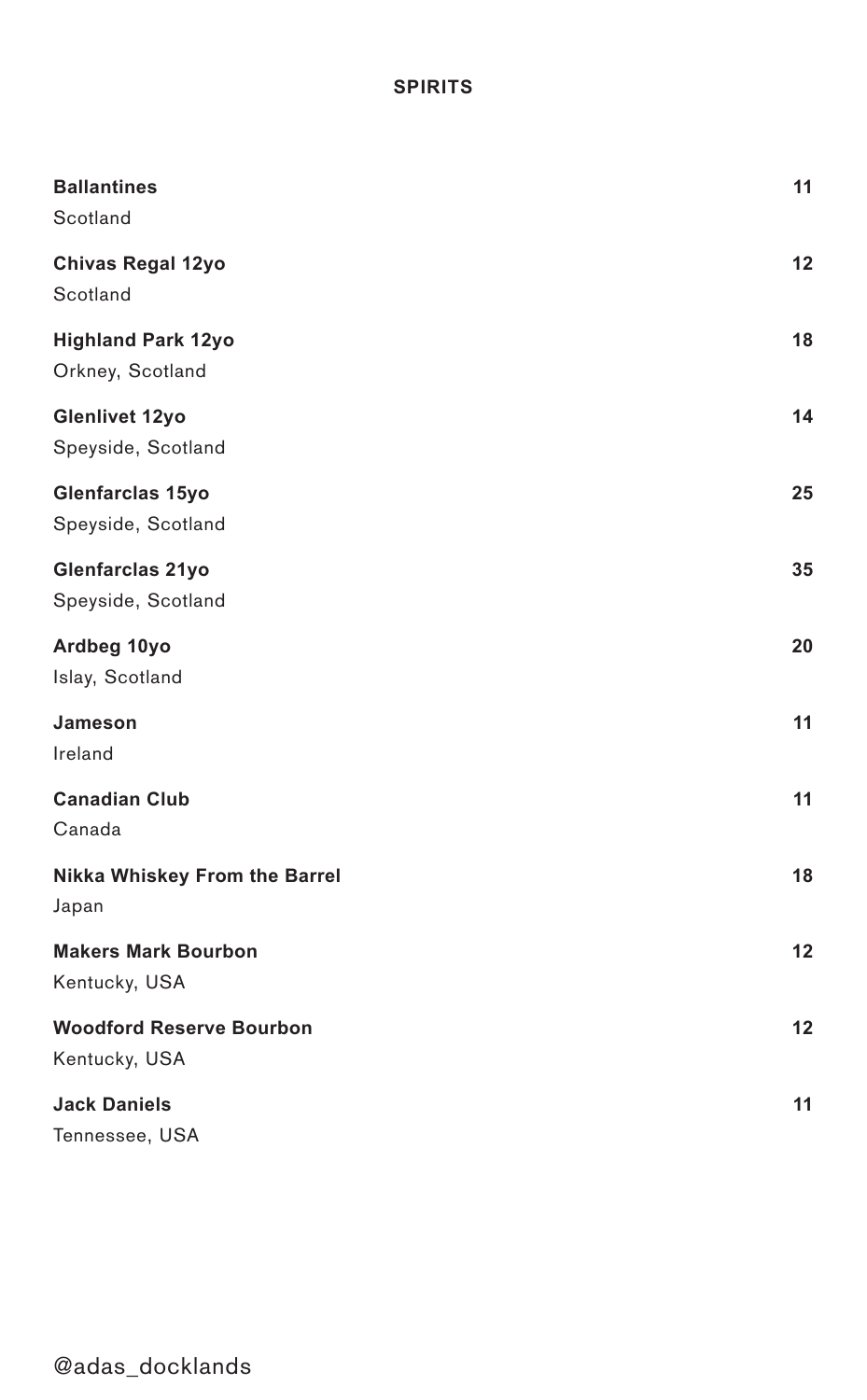# **Cognac / Armagnac**

| <b>Martell VS Cognac</b>              |    |
|---------------------------------------|----|
|                                       | 15 |
| France                                |    |
| <b>Martell XO Cognac</b>              | 40 |
| France                                |    |
| Delord 1985 Bas Armagnac              | 25 |
| France                                |    |
| <b>St Agnes Bartenders Cut Brandy</b> | 12 |
| <b>SA</b>                             |    |